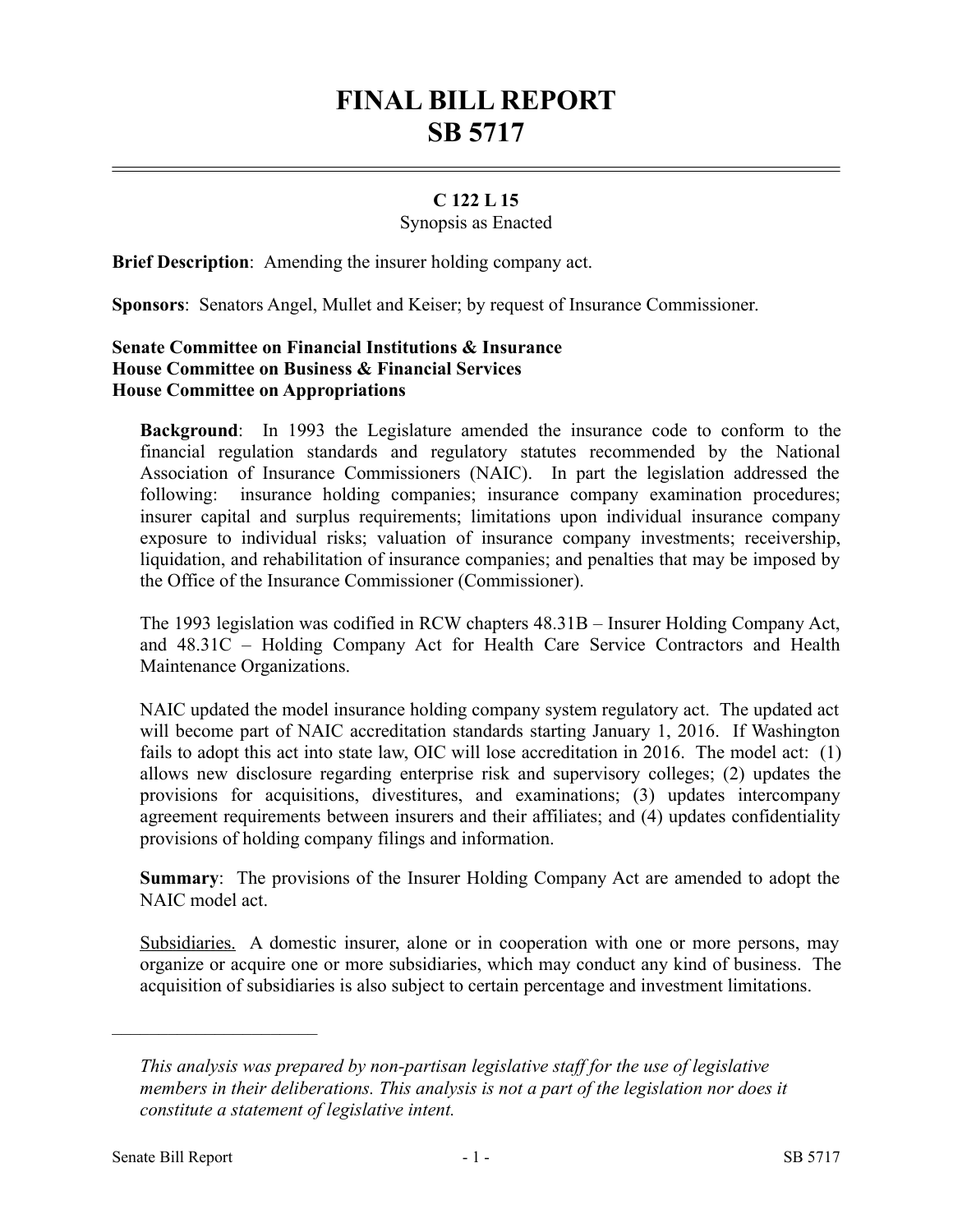Acquisition of, Control of, or Merger with Domestic Insurer. A person acquiring a domestic insurer must file a preacquisition statement with the Commissioner. The required statement must include certain information and an agreement that it will provide an annual report regarding risk and an acknowledgement that the person and all subsidiaries within its control will provide information to the Commissioner upon request as necessary to evaluate enterprise risk to the insurer.

The Commissioner must approve a merger or acquisition unless after a public hearing the Commissioner determines that the resulting change of control would cause the domestic insurer to fail to meet the necessary standards. Time periods for the public hearing, notice, and the determination are provided. If the proposed acquisition of control will require the approval of more than one Commissioner, the public hearing may be held on a consolidated basis upon request.

If the Commissioner determines that the person acquiring control of the insurer must maintain or restore the capital of the insurer to the level required by rule and law, the Commissioner must make such determination no later than 60 days after the date of the notification of change in control.

Divestiture. A controlling person of a domestic insurer seeking to divest its controlling interest must file with the Commissioner a confidential notice of its proposed divesture at least 30 days prior to ceasing control. A copy must be provided to the insured. The Commissioner determines whether approval for the transaction is required.

Registration of Insurers. Registration statements in the NAIC format required to be filed by insurers must include, in addition to the existing requirements, financial statements of, or within, an insurance holding company system, including all affiliates if requested by the Commissioner, and statements regarding corporate governance and internal controls.

Transactions Within Insurance Holding Company. Transactions within an insurance holding company system must be fair and reasonable. Agreements for cost-sharing services and management must include provisions as required by rule. Some transactions may not be entered into unless the insurer notifies the Commissioner in writing of its intention to enter into the transaction.

An insurer's officers and directors are not relieved of any obligation or liability applicable under law despite the control of the insurer by any person. The insurer must be managed to assure its separate operating identity. Requirements are provided regarding non-officer/ employee board members and committees.

Examination of Insurers. The Commissioner's power to examine an insurer or its affiliates is expanded to allow the Commissioner to ascertain the financial condition of the insurer, including the enterprise risk to the insurer by the ultimate controlling party, by any entity or combination of entities within the insurance holding company system, or by the insurance holding company system. The Commissioner may order any registered insurer to produce information not in the possession of the insurer if the insurer can obtain access through certain methods. Delays in compliance may result in \$10,000 daily fines, and suspension or license revocation. Fines are deposited into the general fund. If it appears that any person